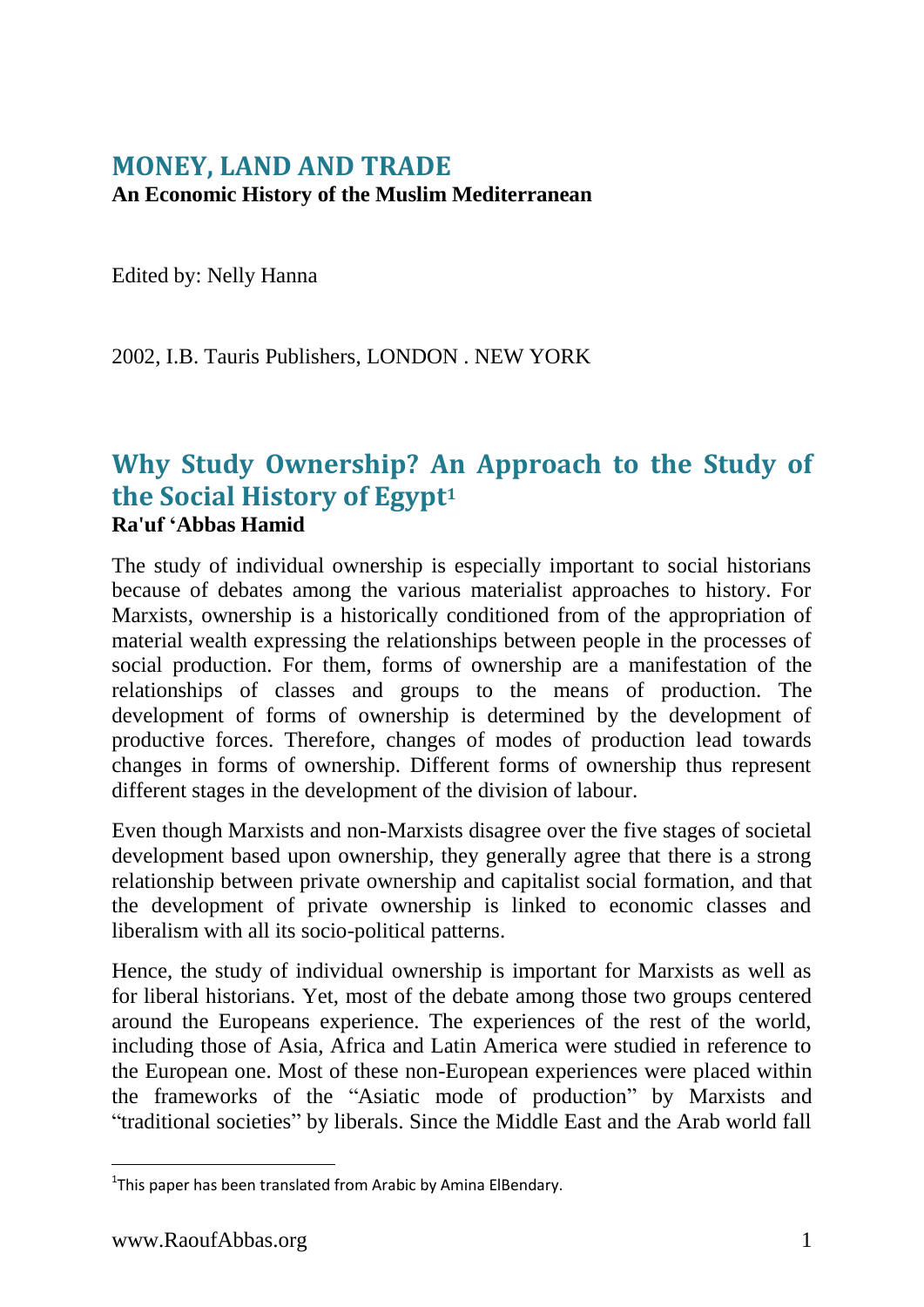within these two categories, it is therefore important to shed light on their historical experiences and clarify their position vis-à-vis the Marist and liberal theoretical models. Both are equally Eurocentric, and take the European model as a measure development by which to judge the experiences of non-European societies.

However, before plunging into the debate about the nature of development of the Middle East and the Arab world and how to deal with Eurocentrism in this context, it is important to discuss ownership in Egypt within its historical context.

Since Egypt was one of the earliest agricultural societies, it was able to produce one of the most sophisticated civilizations of ancient times. Egyptian agriculture depended upon the Nile as its main source of irrigation; its civilization was thereby almost entirely related to making optimum use of that river which occupied a sacred position in ancient Egyptian culture. This need led to the establishment of a sophisticated irrigation system and the accompanying advancement of sciences related to controlling the river, such as mathematics, engineering and astronomy. The Nile allowed Egypt to establish an important sedentary society that functioned as a catalyst to help establish the earliest centralized government in the world. This government was largely developed according to the need for an authority to control the river and manage agriculture, the basis of the Egyptian economy. The regulation of Nile water and establishment of various irrigation projects necessitated that the government exercise control over agricultural lands and peasants to ensure the financial resources needed to maintain and develop the irrigation system.

Therefore, agricultural lands have theoretically been the property of the state since ancient times. Ancient Egyptian literature is full of clear references to the belief that the lands of Egypt were bestowed on the pharaoh by the gods. Throughout history, the rulers of Egypt continued to consider this a right of state, one that they exercised when they needed to reorganize society and its social forces or when grave economic or social crises occurred.

This is not to say that the state busied itself with direct agrarian management. It considered that farmers were its agents in working the land according to a system of land tenure that regulated farmers' rights and duties according to their land-holdings. In return, farmers paid taxes in lieu of rent. These taxes were the financial returns for the right of usufruct.

Importantly, there is clear evidence that land tenures had been inherited since pharaonic times. A farmer could also pawn his tenure or sell his usufruct to others. In pharaonic Egypt, the ruler also bestowed large areas of land on his senior employees. These became their tax-exempt private farms, whose usufruct was held for life. This usufruct was sellable and inheritable.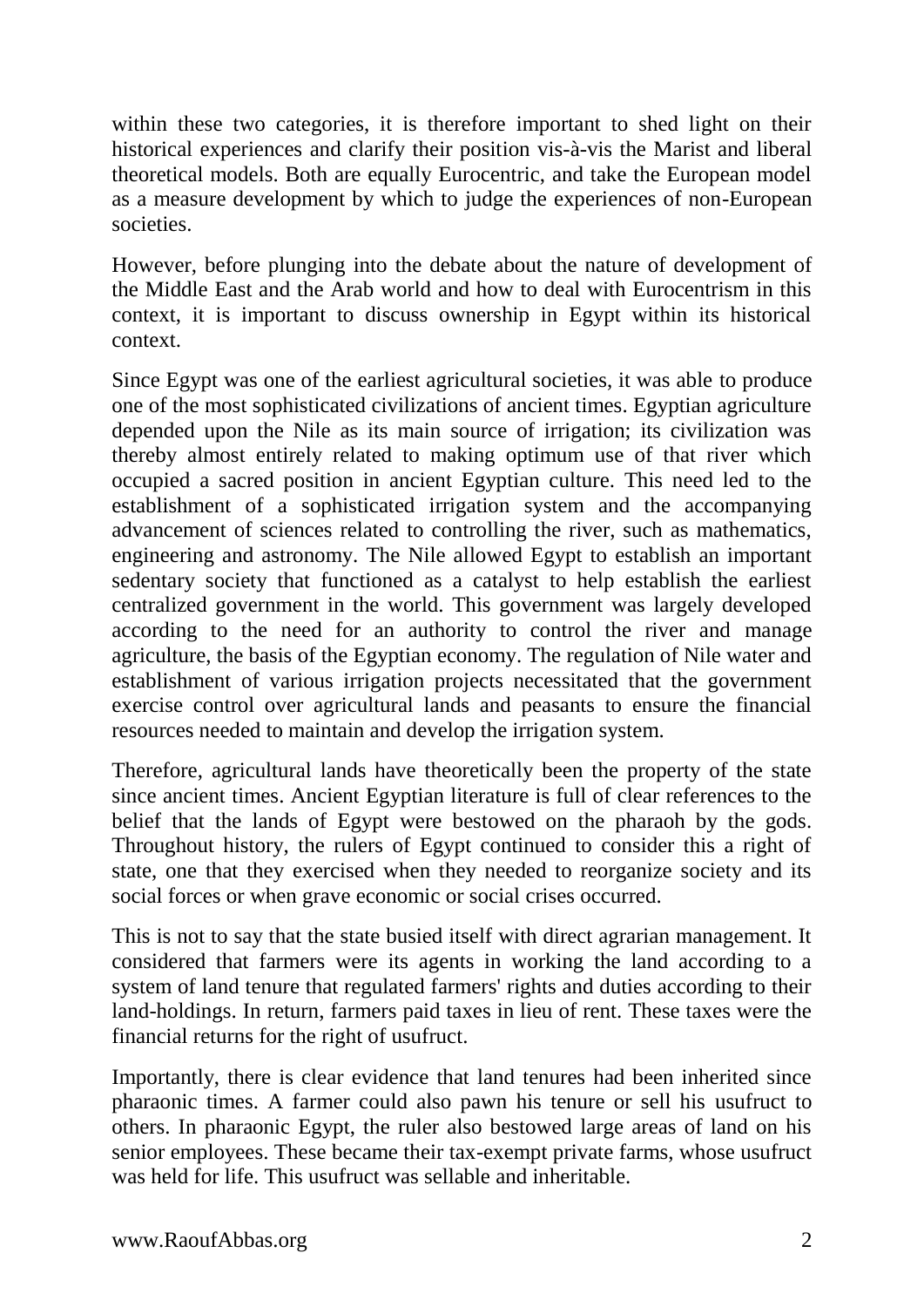In ancient times, the ruler usually kept large areas of agricultural land for himself and his family. In the Roman world, these private plantations were known as *gé ousiake*. Most of them were originally uncultivated lands that were granted to senior state officials, who would reclaim and farm them out. During these times, the religious establishment controlled large areas of tax-exempt lands, whose revenues financed temples and the clergy.<sup>2</sup>

After the Arabs conquered Egypt in 641 AD, they maintained the system of land tenure that was already in place under the Byzantines. The land itself theoretically became the property of the treasury (*bayt al-mal*), to which farmers paid the land taxes (*kharaj*). But some individuals were granted large estates by the caliphs. These estates became their full property (*milk*), which they could sell and inherit, and upon which they paid tithe (*ʻushr*) taxes. This type of land tenure increased with time.

According to the position of three of the Sunni schools of jurisprudence – the Shafi'ites, the Malikis and the Hanbalis – and the Shi'ite schools, farmers who possessed the usufruct of lands owned by the treasury had to pay *kharaj* taxes. However property of its farmer and that *kharaj* represented taxes paid to the state in return for its maintenance of public works.<sup>3</sup>

Three ancient systems of hand tenure continued to exist throughout the Islamic period: land belonging to the ruler; *kharaji* lands and private property. In the Ayyubid and Mamluk periods the innovative system of military and civil *iqta'*s (tax farms) was introduced. This was a system of tax concessions for agricultural lands granted in return for military and civil services. But even under this system, farmers still retained their usufruct. There was also an increase in pious endowment (*waqf*) lands founded to support charitable and religious causes.<sup>4</sup>

During the Ottoman period, the system of *iqta'* progressively ceased to exist, and was replaced by *iltizam*, another system of tax farming. However, the three other types of land tenure – *kharaji*, *miri* (state-owned) and *milk* (privately owned) – which included *rizaq* (sing. *rizqa*) lands, continued to exist.<sup>5</sup> In the nineteenth century, two important developments occurred. First, the *lawa'ih alatyan* (land codes) were promulgated, thus confirming the hitherto customary rights of holders of *kharagi* lands. Secondly, the right of private ownership of

<sup>2</sup> For details see Pirenne, 1936, vol. 2, PP. 48 – 52, 358; Rostovtzeff, 1964, PP. 268, 276, 411.

 $3$ Nasr Allah, 1984, PP. 14 – 17.

 ${}^{4}$ For related documents, see Grohmann, 1934, vol. 2, PP. 57 -69,vol. 3, PP. 67 – 93, 102 – 6 and vol. 4, P. 70.

<sup>&</sup>lt;sup>5</sup>Rizaq lands were lands designated for the support of local pious and public works. They were subject only to the basic land tax and were usually administered by a family of religious notables in each village: Cuno, 1992, p. 36.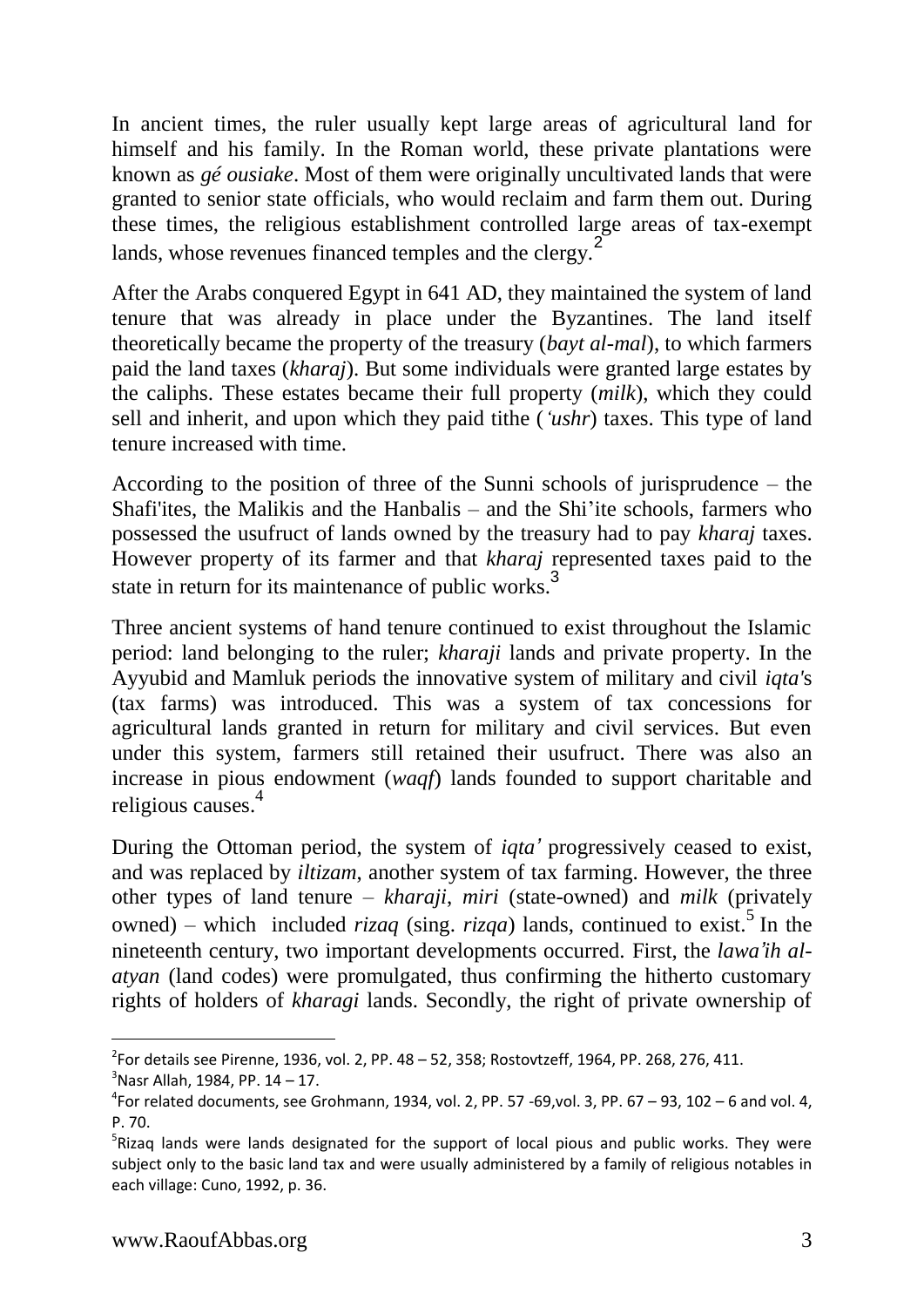*rizqa* agricultural land was granted by the ruler to certain individuals, the *ab'adiyat* and *shfalhk* (or *jafalik*). *Ab'adiyat* were uncultivated lands granted by the viceroy to certain persons as a tax-exempt *rizqa*. *Shafalik* were numerous village granted by Muhammad ʻAli to himself and members of his family as taxexempt *rizqa*s.

Another important legal step came under Khedive Isma'il (1863 – 79), who was in debt and in desperate need of funds, prompting the state to pass the *muqabala* law in 1871. This law offered the option of converting *miri* and *kharaji* land into private property, in return for paying the equivalent of six years' tax on the land. The option involved an absolute title deed to the land and a subsequent 50 per cent tax reduction. However, after the bankruptcy of the Egyptian treasury, coupled with increased European financial intervention, the government annulled this tax break in 1880, while confirming the absolute title of all those who had paid the *muqabala* on their land.<sup>6</sup> Finally, in April 1891, a decision was taken whereby this right was extended to all *kharaji* lands – even those where the *muqabala* had not been paid.<sup>7</sup>

The Egyptian model of ownership has tempted some scholars to argue that Egypt fits into the model of the "Asiatic mode of production". To explore this idea, Ahmad Sadiq Sa'd wrote a two-volume work in which he attempted to prove that the Egyptian experience fits the Asiatic model. $8$  He argued that since land in Egypt was considered to be the property of the state entrusted to the ruler; it was a kind of communal property. Thus, the relationships of production can be described as a type of "general enslavement", meaning that the individual producers working on the communal holdings were in reality "slaves" to the state, embodied in the ruler. But a social formation usually includes several modes of production other than a dominant one: it usually comprises transitory characteristics, reflecting internal contradictions within that structure. These contradictions could be the factors behind change, given the appropriate conditions. When these conditions are not available, the status quo is maintained and society remains stagnant. Ahmad Sadiq Sa'd considered that in the case of Egypt, change occurred only under external pressure. He thus viewed the British occupation as having played the major role in driving Egypt towards capitalism. In his eyes, the model of the Asiatic mode of production, as detailed by Marxists, can clearly be identified in Egypt.

 $6$ Ibid., PP. 203 – 4.

 $7$ For more details on the development pf property rights in the nineteenth century: 'Abbas Hamid, 1973; Dusuki, 1978; Barakat, 1978.

<sup>&</sup>lt;sup>8</sup>Sa'd, 1983. In 1984, Dar al-Kalima arranged a symposium in Beirut to discuss the book. The symposium was supervised by Suhair Lutfi and included Abu Sayf Yusuf, Ahmad Sadik Sa'd, Galal Amin, Salah Qunsuh, ʻAdil Husayn, ʻAli Mukhtar and Fu'ad Mursi. These papers were published by Suhair Lutfi (see Bibliography).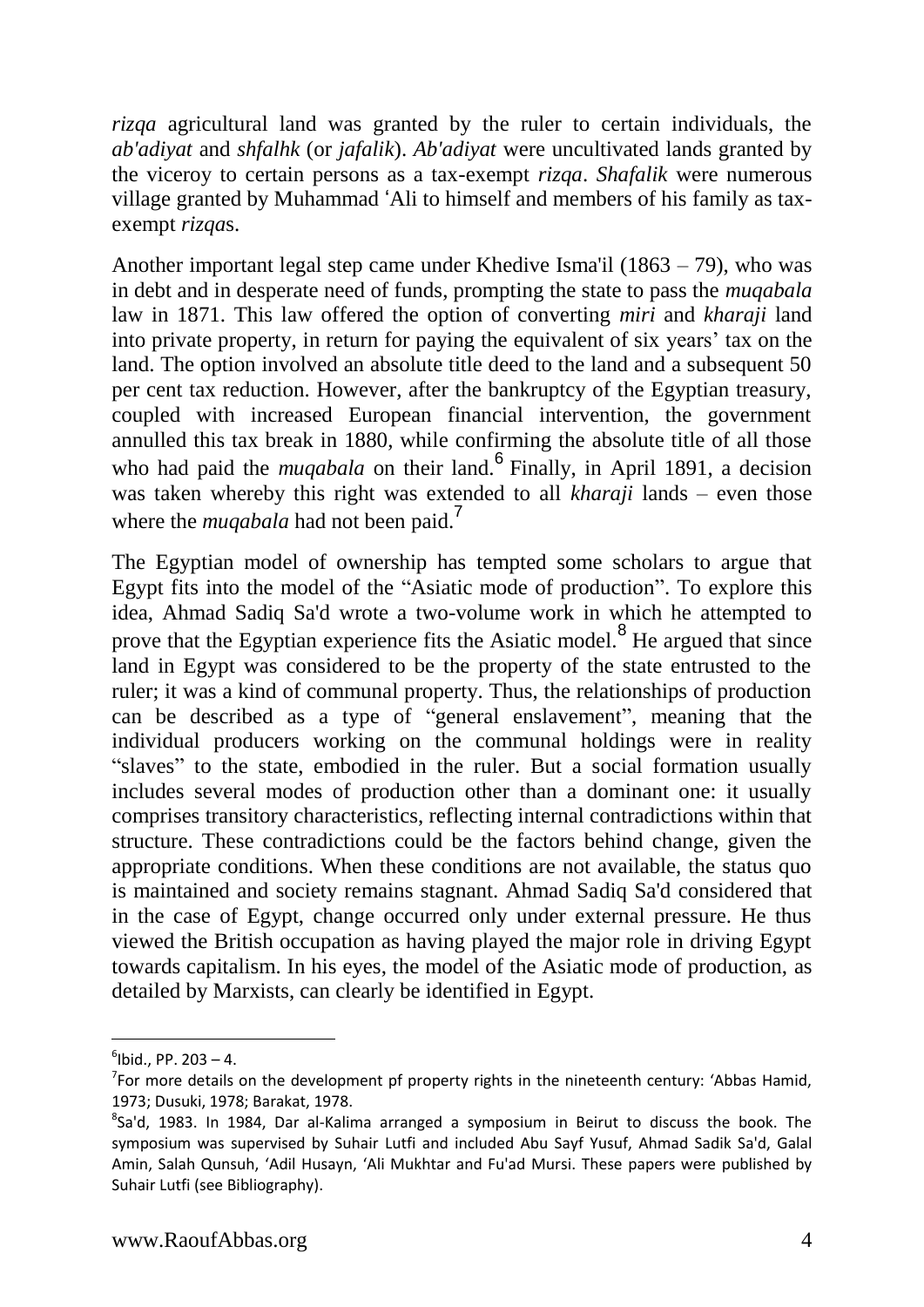First of all, Sa'd argues, there was an absence of individual property in Egypt and a prevalence of communal land tenure; the other systems of land tenure which co-existed were weak and without influence. Secondly, this formation was primitive insofar as it was tied to natural powers but became more developed as it integrated social classes. Thirdly, Egypt was characterized by a strong central government involved in the economy and society: it was not simply a centralized state but a state that had specific roles to play. If these roles were not fulfilled, the whole structure would have collapsed and been subjected to chaos and disorder. In this formation, the ruling class monopolized the surplus and the work of farmers.

Sa'd goes on to assert his theory by referring to what he calls the concept of "the class/state". He argues that the property-owning class in Egypt was the ruling class, and that the conformity of state and state institutions with ownership was clear in the Egyptian experience, making it difficult for individuals exterior to the ruling institutions to control the means of production. He stated that this formation, established in Egypt on the basis of a centralized state, inevitably led to stagnation and under-development. This argument is clear even though the incident of breakdown in the central authority was accompanied by a comprehensive breakdown in all social functions. Society regained its vitality only when the central state regained its unity and power. In the Egyptian experience, the central state led to progress and development, maintained the welfare of society and unleashed its potentials.

Samir Amin, also a Marxist scholar, puts forward another perspective on the model of ownership associated with the centralized state. He attempts to provide another interpretation for the Asiatic mode of production, in what he terms the "tributary mode of production". The basis of this mode is the presence of a ruling "tributary" class that centralizes surplus through the state. Its superstructure is represented in a strong unifying ideology. This is a powerful system that nevertheless perpetuates itself. It is different from the Western feudal system which, in his view, was characterized by an ability to exceed that of mature tributary formations. Amin agrees with the proponents of the Asiatic mode of production in that the Eastern tributary mode of production, of which he takes Egypt as an example, is linked to underdevelopment, while the European model is the ideal model for progress.<sup>9</sup>

As for the liberal view of the model of ownership within the framework of a centralized state, the proponents of modernization theory consider the Eastern type of agricultural society to be traditional society within which structures are identical. Such a society is regarded as lacking in institutions which perform their functions in a rational way. Such a society is considered to be self-

<sup>9</sup> Amin, 1985, pp. 78 – 80.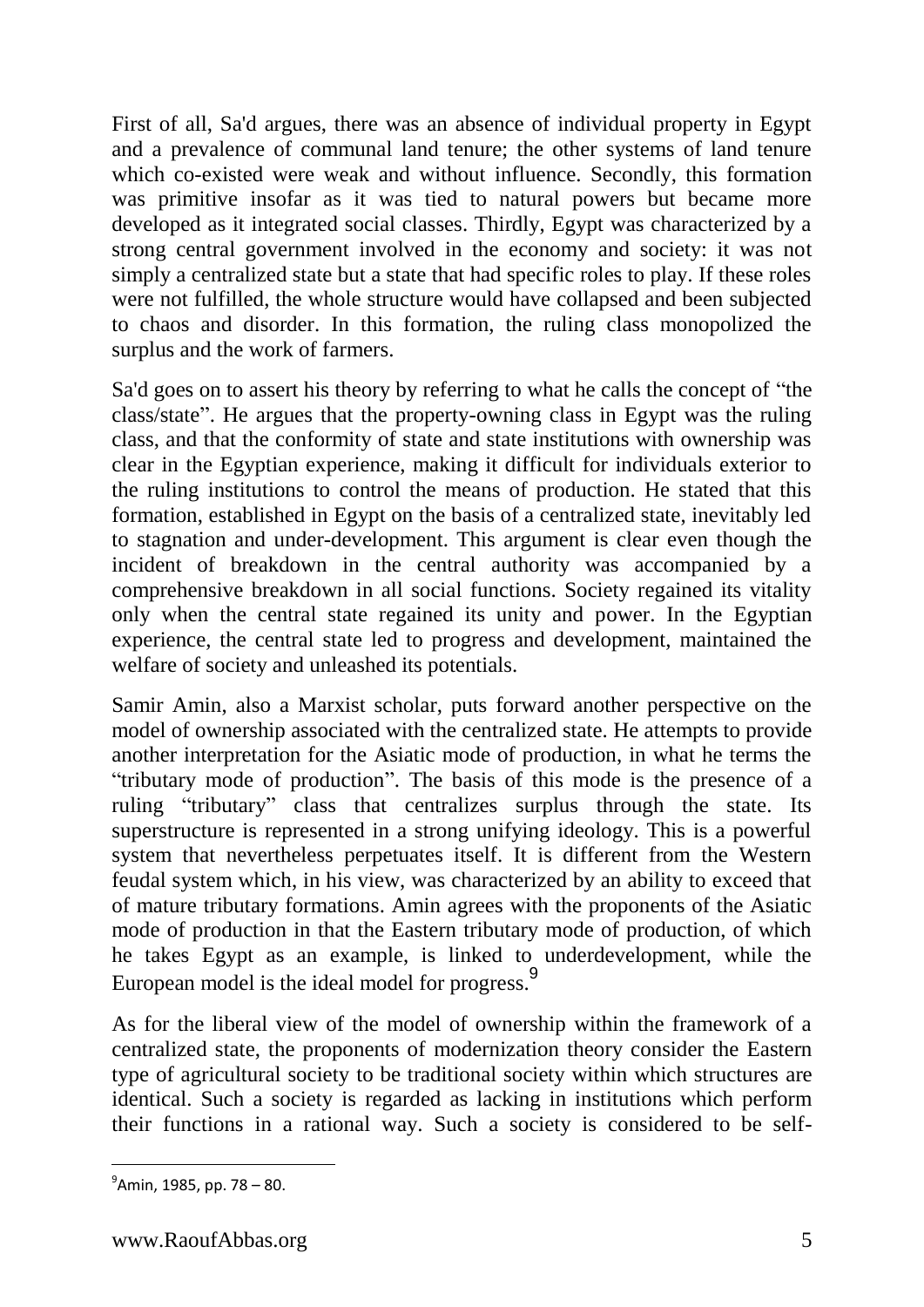sufficient and based on kinship relations and a familiar system, which provides the political authorities with a large degree of stability. The only way for this type of society to experience modernity is through a capitalist transition, brought about by laying the foundations for individual property ownership and industrialization. These conditions would lead to the rise in individual property and consequently to the rise of independent social structures and autonomous institutions.<sup>10</sup> Thus, agricultural society in which a centralized state controls the means of production is defined as traditional, backward and stagnant, a society that does not move towards progress except by adopting the Western model for development.

The conclusions of the liberal school do not differ from those reached by Marxists. Both schools of thought consider the European model to be the ideal one for development and progress, and do not see any other alternatives. The only way to realize this model is through achieving an "industrial revolution" that would be the apogee of a capitalist transformation, with full ownership of the means of production. The only difference between the two schools is that the Asiatic mode of production stresses the alienation of producers from the means of production as a precondition.

Is the Western European model then the ideal measure for development that non-European societies ought to follow if they are not to be doomed to underdevelopment and decline? In other words, are there rigid prototypes on which societies must be modeled, is there one law governing the development of all societies?

To answer this question, one must realize that both Marxism and Liberalism used Western Europe as the model of their theories. This particular region of Europe had experienced industrial revolution, which differed from one country to another in shape and content economically, socially, politically and culturally. The circumstances in Eastern Europe, however, were remarkably different to those in Western and Central Europe which experienced capitalism. In fact, the transformation to capitalism in itself caused wide debates over its nature. Different pre-capitalist modes of production co-existed in Eastern Europe alongside the capitalist one. This led to social structures in these countries that differed from those in Western Europe, and which differed from one country to another within Eastern Europe itself.

Marxist and liberal frames of analysis do not provide theoretical ideas that are suitable to explain the development of all types of human society. The theories do not even provide comprehensible explanations for their model, Europe, because of the differences in the circumstances of development from one

<sup>&</sup>lt;sup>10</sup>For details: Eisenstadt, 1963: Black, 1966.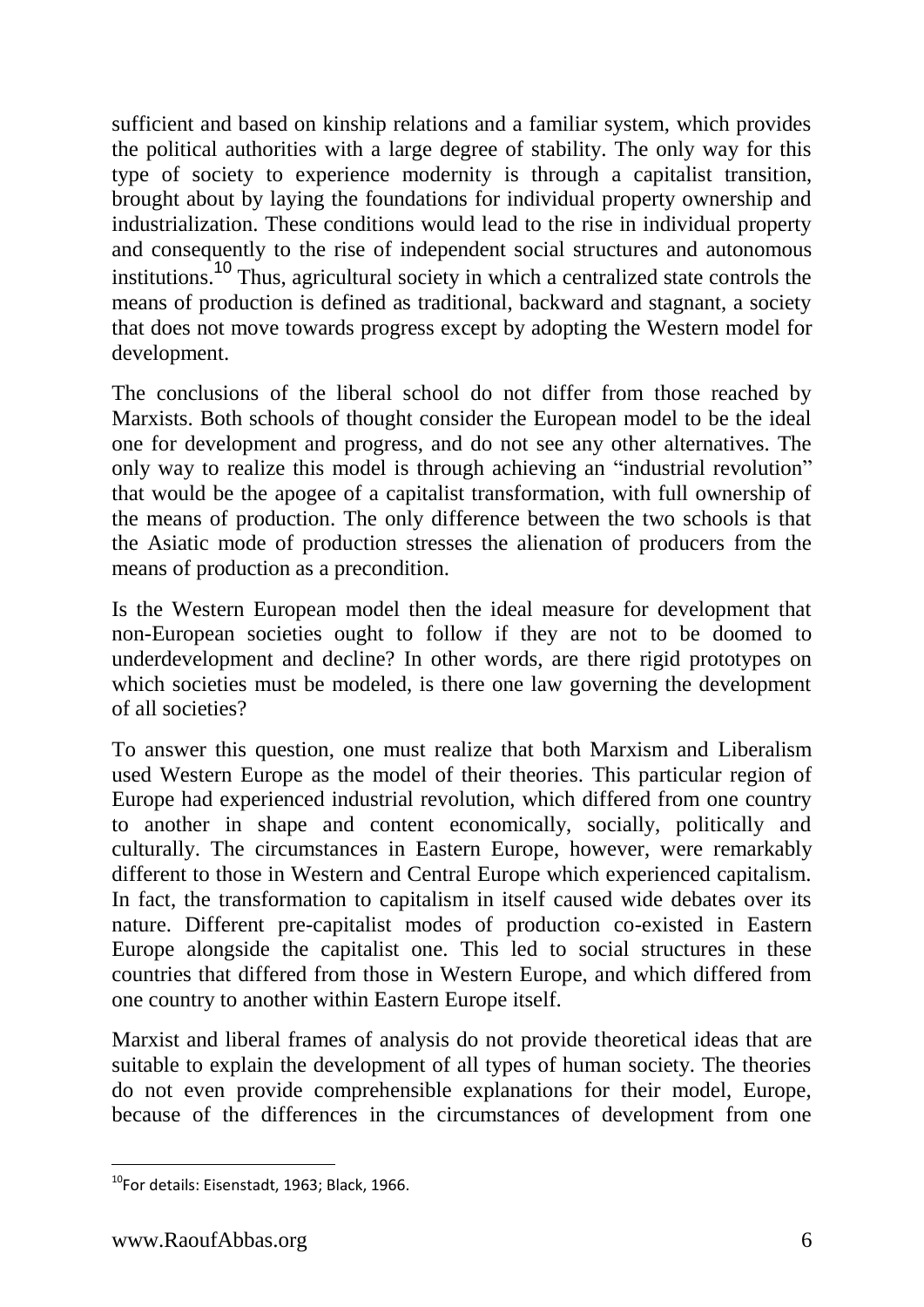society to another within Europe itself. Thus, the Eurocentric idea that Europe is the appropriate measure for the development of all societies is questionable. This is especially an issue in dealing with non-European societies, the circumstances of which are markedly different from those of European societies.

The concept of the Asiatic mode of production in the writings of Marx and Engels, subsequently developed by Marxists, is the weakest aspect in Marxist thought. When Marx introduced the idea, he was not well informed about developments outside Europe: his knowledge of the rest of the world was general and superficial. He was confused by ancient Eastern societies which were the centers of ancient civilizations, because their models did not conform to his conceptualization of the five stages of development of society. He therefore lumped the development of all these societies together in one basket and called it "the Asiatic mode of production". To this, other Marxist theorists added the idea of "oriental despotism", linking it to the idea of the centralized state in hydraulic societies such as China, India and Egypt, despite the fact that the differences between these societies outweighed the similarities. Thus, Marxist thinkers described and categorized these societies as ones in which a stagnant and backward mode of production prevailed. Such an idea is hardly free of racism.

The same applies to the idea of the "traditional societies" introduced by liberals of the modernization school. These theorists also study non-European societies as though they were all the same; the differences in the degree of development among these societies are not taken into consideration. Some theories take regions which have provided humanity with important civilizational achievements to be primitive societies taking their first footsteps on the road to development. They consider all that is agrarian to be underdeveloped and stagnant as long as it lacks private ownership and individualism, and as long as its social and political institutions are not similar to their Western counterparts. Thus, it becomes the "duty" of the West to help those underdeveloped peoples catch up with the train of progress through "modernization". Here, racism is clear in all its connotations. The idea of "the white man's burden" that was used to legitimize colonial expansion in Asia, Africa and the New World in the nineteenth century.

Society cannot be shaped according to a defined model. It is a changing organic manifestation, the development of which is controlled by material conditions which are not the same in every society. Nor are they necessarily equal in their influence. The role of the material situation in promoting change differs fundamentally from one society to another. A specific theoretical framework cannot explain the development of all societies. Theories are abstractions based on conditions of specific societies: a theory might explain a particular society or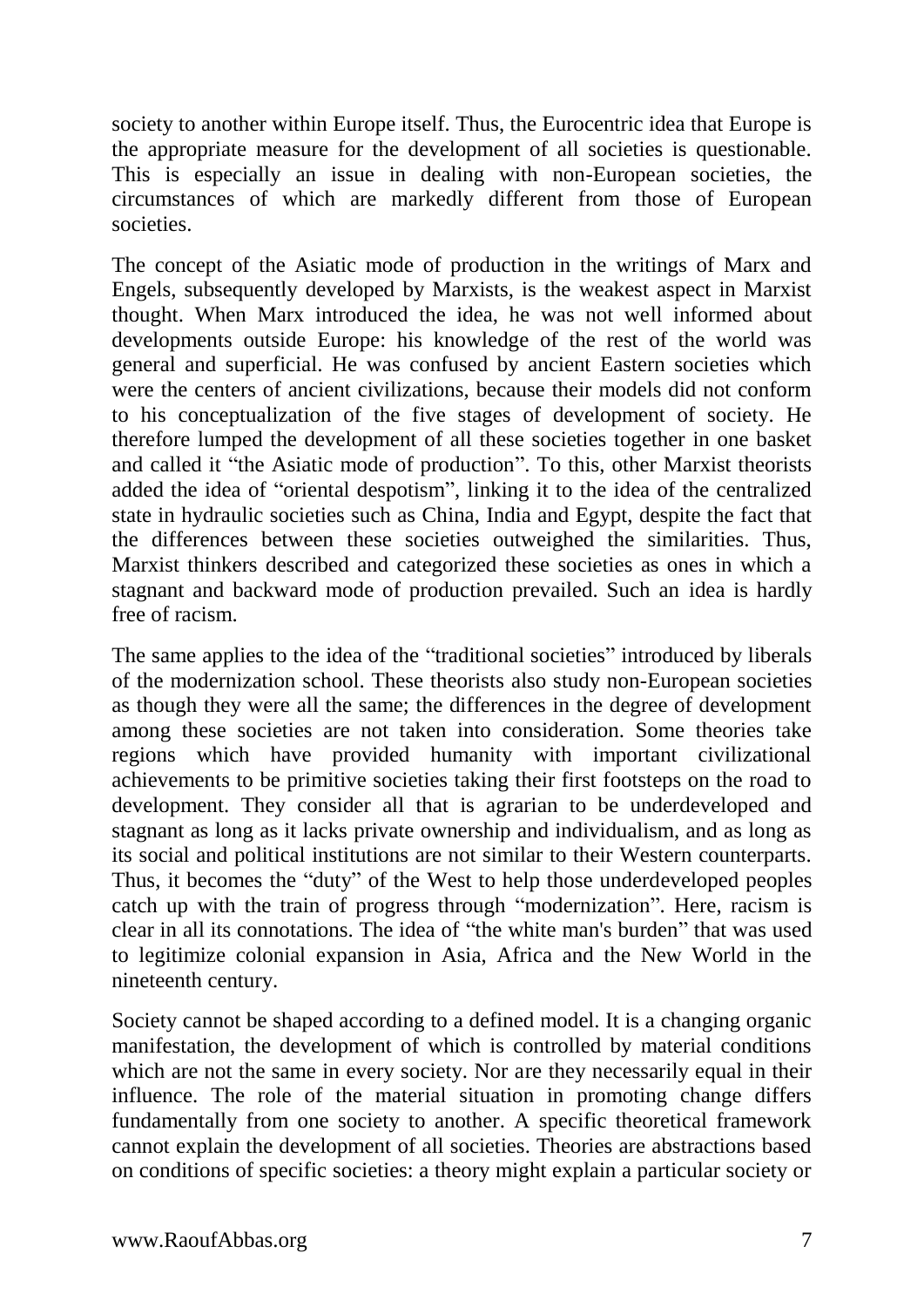it could explain specific stages of development, but it would be a mistake to generalize a story and turn it into a model that "must" be applied to "all" societies. In such a case, societies that do not stand up to the measure of the defined theory would be excluded from the model and be considered anomalies that must be moulded in order to fit the theoretical model.

This is not to say that one should ignore theories. That would be absurd. One may make use of a certain theory in explaining some stages in the development of society – theory can be used as a tool of analysis. The historian must then explain the specificity of the development of other stages which do not fit the theoretical framework. A good example is the criticism of basic Marxist doctrines by neo-Marxists, since empirical studies have indicated that the fivestage theory of traditional Marxist thought, its historical determinism and the role of class struggle in the transition from one stage to another are not accurate.

The ideas of modernization are also problematic in that change resulting from external influences does not elicit the same result as inner changes unless it touches the basic structures. This logic is difficult to achieve within the framework of modernization.

Russia, China and Japan are good examples of development that do not fit the theoretical model of stages. It was Russia, not Britain, that had experienced the move to socialism even before its capitalist experience had matured according to Marxist specifications. The same applies to China. Japan experienced its industrial revolution at the hands of a feudal aristocracy according to a framework which employed the cultural heritage of what has been termed a "traditional society".

But then where does the Egyptian experience lie in the context of this discussion? What is the role of ownership in determining the framework of that experience? The natural environment and Egypt's strategic geographical position have played an important role in defining its experience. Environmental conditions drove people to collect around the valley of the Nile and to respond to the challenge of that great river in a way that integrated human beings and the environment. As this study has argued, this necessitated a centralized state that strictly regulated the economy, and that provided protection against both natural conditions and external aggression. This needed a detailed division of duties that gave the central administration the power to oversee production in order to ensure the optimum use of all agricultural land so that none would lie fallow.

Thus, the state's role in distributing land tenure among producers became essential to the process. It led to the development of a special form of ownership feebly tied to the state's theoretical right to the land. The state usually did not use this right except when lands were at risk of being lost to desertification or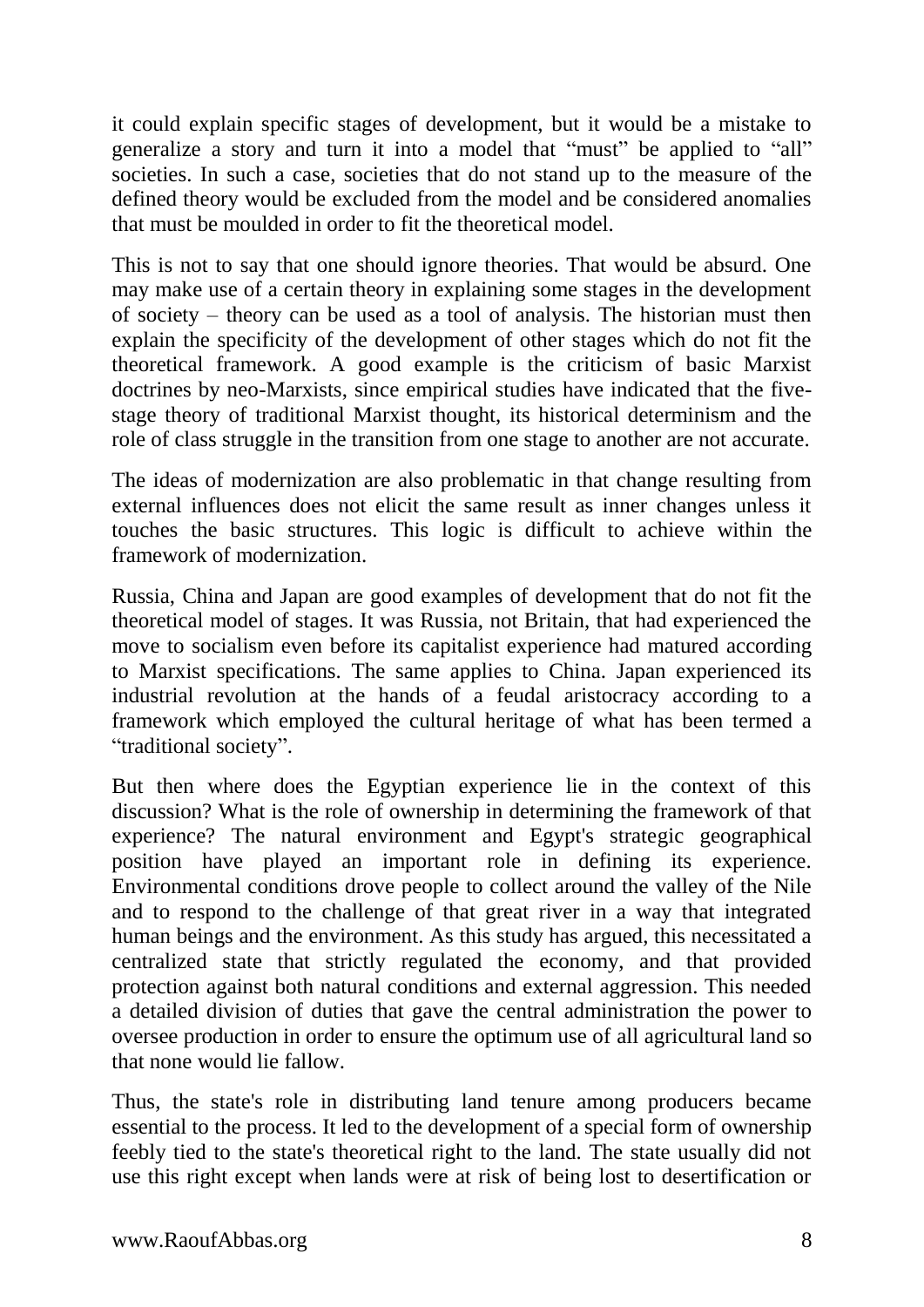when establishing large public works. The producer (farmer) assumed the burden for this through obligatory *corvée* labour in public works known as *sukhra*. The farmer was also limited in his rights to move or emigrate, which formed a tie between himself and the land. These conditions put aside, the individual producer was totally free to plant what he liked, and could use his landholdings whichever way he chose, including pawning or selling his usufruct. The individual was therefore not a "slave" but rather someone who could benefit from the fruits of his labour.

A system of pawning the *gharuqa*, prevailed in Egypt during the Ottoman period until the stabilization of private ownership in 1891. The *gharuqa*, like many other legal customary practices, seems to have been a continuation of pre-Ottoman customary usages, in that the Ottomans generally kept earlier legal and customary practices in place after their conquest of Egypt. This particular type of pawning was, in reality, a veiled sale of land. It gave the creditor the right to farm the land and to use its produce throughout the terms of the pawn, which were usually in perpetuity.<sup>11</sup> Since the producing farmer's landholdings were already inheritable, one can consider that these landholdings were *de facto* property. The only limitation was that it could not be entrusted to a *waqf*. This was a right reserved only to private ownership which had existed, albeit in a limited fashion, since at least pre-Ottoman times.

Agricultural production in Ottoman Egypt covered the needs of the local and foreign markets. The Egyptian economy was a market economy, not a subsistence one. This applied to both agricultural and craft industries, a fact which explains the flexibility of the economy during the first decade of the nineteenth century, when Muhammad ʻAli steered Egyptian agriculture towards foreign markets. It also explains the success of Egypt's industrialization, even though it did not follow the European model. There were many similarities in this experience with the Japanese one which came four decades later.

During Muhammad ʻAli rule, mercantile capital played an important role in commercializing agriculture in Egypt, and in leading it to provide for both local and foreign markets. Commercial houses achieved a remarkable degree of capital accumulation. Central authorities played a regulatory role over the local market and a sometimes protective role when dealing with foreign markets.

The external factor; in this case aggression, played an important role in aborting Muhammad ʻAli's experience. It curtailed the attempt at development and made the Egyptian economy dependent on the European economy. It is within this context that, in the late nineteenth century, laws were promulgated legalizing

<sup>&</sup>lt;sup>11</sup>For more details: Yusuf, 1913, pp.  $62 - 76$ .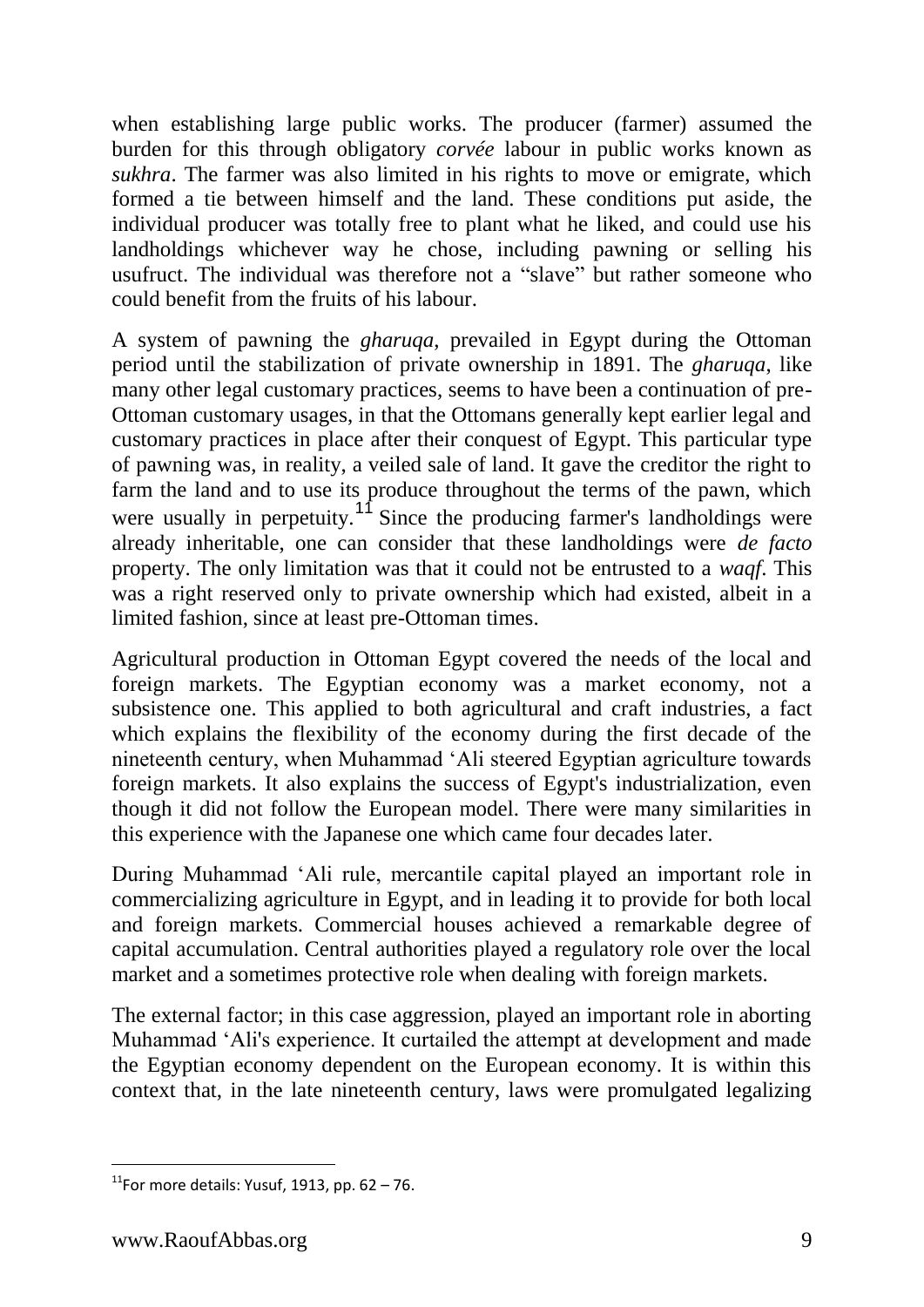private property. These laws simply legalized hitherto customary practices for the benefit of foreign investors in agricultural credit.

The status of ownership in the Egyptian experience allowed for the rise of a class structure based upon property which was a means to attain power; correspondingly, power was a tool to expand property. There were also opportunities to expand small land tenures, as there existed a rural proletariat.

The role of central power in the Egyptian experience has been fundamental in regulating, monitoring and providing internal and external security. The best example is the correlation between economic and social crises combined with a weak central authority incapable of playing its regulatory and monetary functions. Conversely, society prospered when central power was strong. This is in clear opposition to both Marxist and Liberal theories. In fact, the state played a remarkable role in developing social structures under both Muhammad ʻAli and, much later, during the regime of the July 1952 revolution.

## **Conclusion**

Through the study of ownership, it becomes clear that the Egyptian experience has its specificities which must be taken into account when analyzing and explaining its historical development. This experience emphasizes that there are multiple routes to development, also making clear that scholars are in need of new methodological tools in dealing with societies whose histories go back to ancient times and which have their own specificities. Eurocentric theoretical frameworks are not suitable as methodological tools in dealing with such societies.

## **Bibliography**

- ʻAbbas Hamid, Ra'uf, *al-Nizam al-Ijtima'i fi Misr fi Zill al-Milkiyat al-Zira'iya al-Kabira*, Cairo, Dar al-Fikr al-Hadith, 1973.
- Amin, Smir, *Azmat al-mujtama' al-'arabi*, Cairo, Dar al-Mustaqbal al-'Arabi, 1985.
- Barakat, ʻAli, *Tatwwur al-milkiyya al-zira'iyya fi Misr 1813 – 1914 wa Atharuhaʻala al-haraka al-siyasiyya*, Cairo, Dar al-Thaqafa al-Jadida, 1977.
- Black, C.E., *The Dynamics of Modernization: A Study in Comparative History*, New York, Harper and Raw, 1966.
- Cuno, Kenneth M., *The Pasha's Peasants: Land, Society, and Economy in lower Egypt, 1740 – 1858*, Cairo, American University in Cairo Press, 1992.
- Dusuki, ʻAsim al-, *Kibar al-mulak al-zira'iyin wa-dawrahum fi ʻl-mujtama' al-misri*, Cairo, Dar al-Thaqafa al-Jadida, 1978.